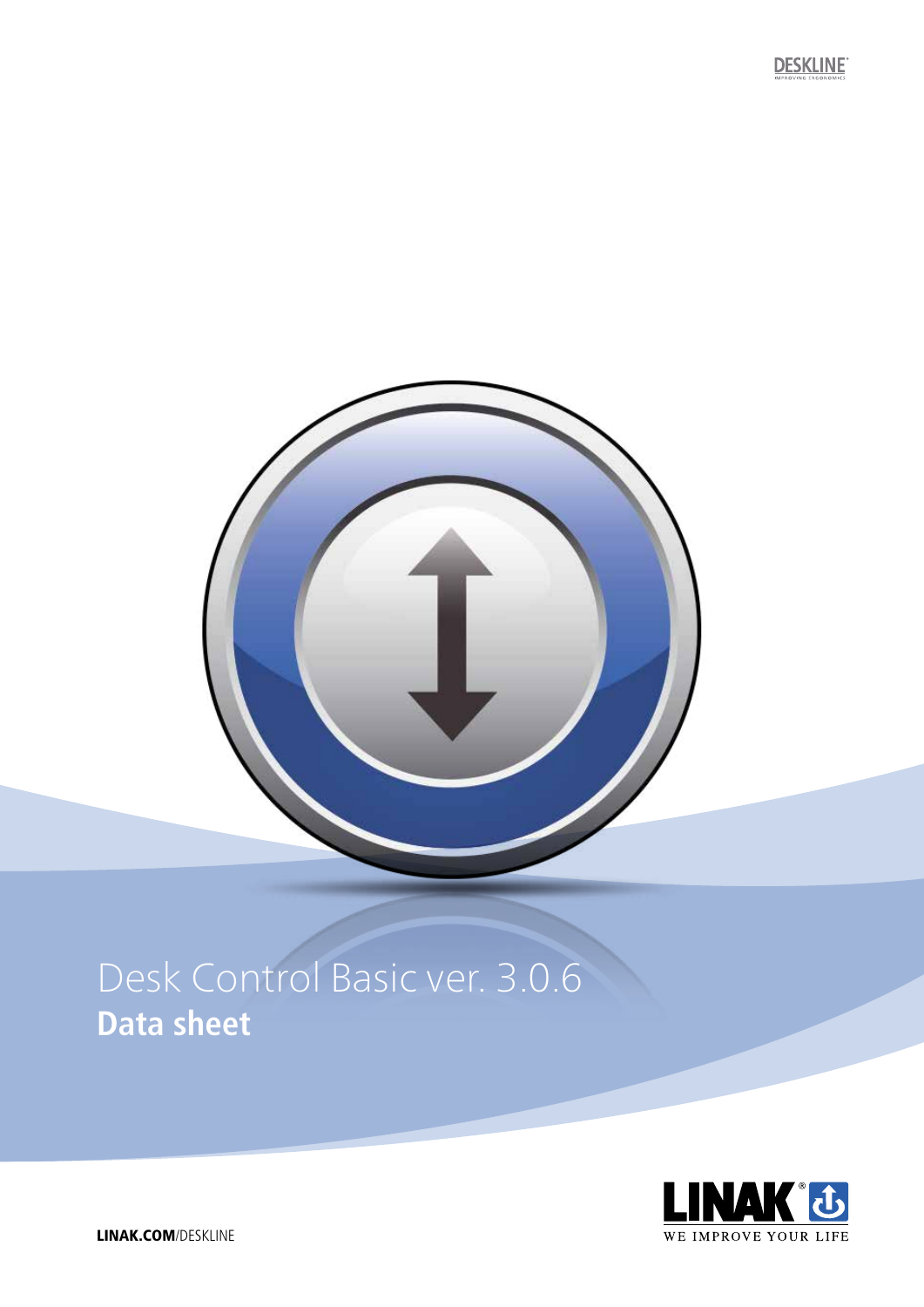# Desk Control Basic

Desk Control Basic is a DESKLINE® software desk panel for use in all types of office desks. The Desk Control Basic software is to be installed in your computer (PC or MAC) making the use/adjustment of your desk very intuitive in your daily work. The software program contains the typical desk panel features like up, down adjustment, up to 3 memory positions and height read-out. Additionally, the program reminds you to adjust your desk, counting the time standing as well as the calories burned. –The intervals are self-elected making Desk Control Basic a very personal tool.

Desk Control Basic works with all LINAK DESKLINE systems. Simply connect the USB2LIN06 cable between your control box and your computer and download the Desk Control Basic software. If you prefer a wireless connection, plug the Bluetooth® Adapter in your control box and download the Desk Control Basic software. Optional it is possible to connect a standard desk panel to the system to ensure adjustment of the desk while the computer is turned off.



# **Features:**

- Desk Control Basic software for operating all DESKLINE parallel systems
- Up to 3 memory positions
- Track total number of desk adjustments from a sit to stand position
- Count standing minutes and calories burned while standing
- Prompt users to stand up and work with adjustable reminders
- Up and down drive
- Displays actual desk height
- Possible to export statistics to excel sheets
- Available for PC, Mac and Surface tablets
- Available in English, German, French, Spanish, Italian, Korean, Chinese and Japanese
- Displays error codes
- Cabled or wireless connection between PC/Mac and the control box

# **Options:**

• Customised GUI (graphic user interface)

# **Usage:**

- USB2LIN06 (USB cable) or Bluetooth® Adapter for connection between the control box and your computer
- Compatible with DESKLINE systems based on CBD6S or CBD4A (Advanced)
- Compatible with PC and MAC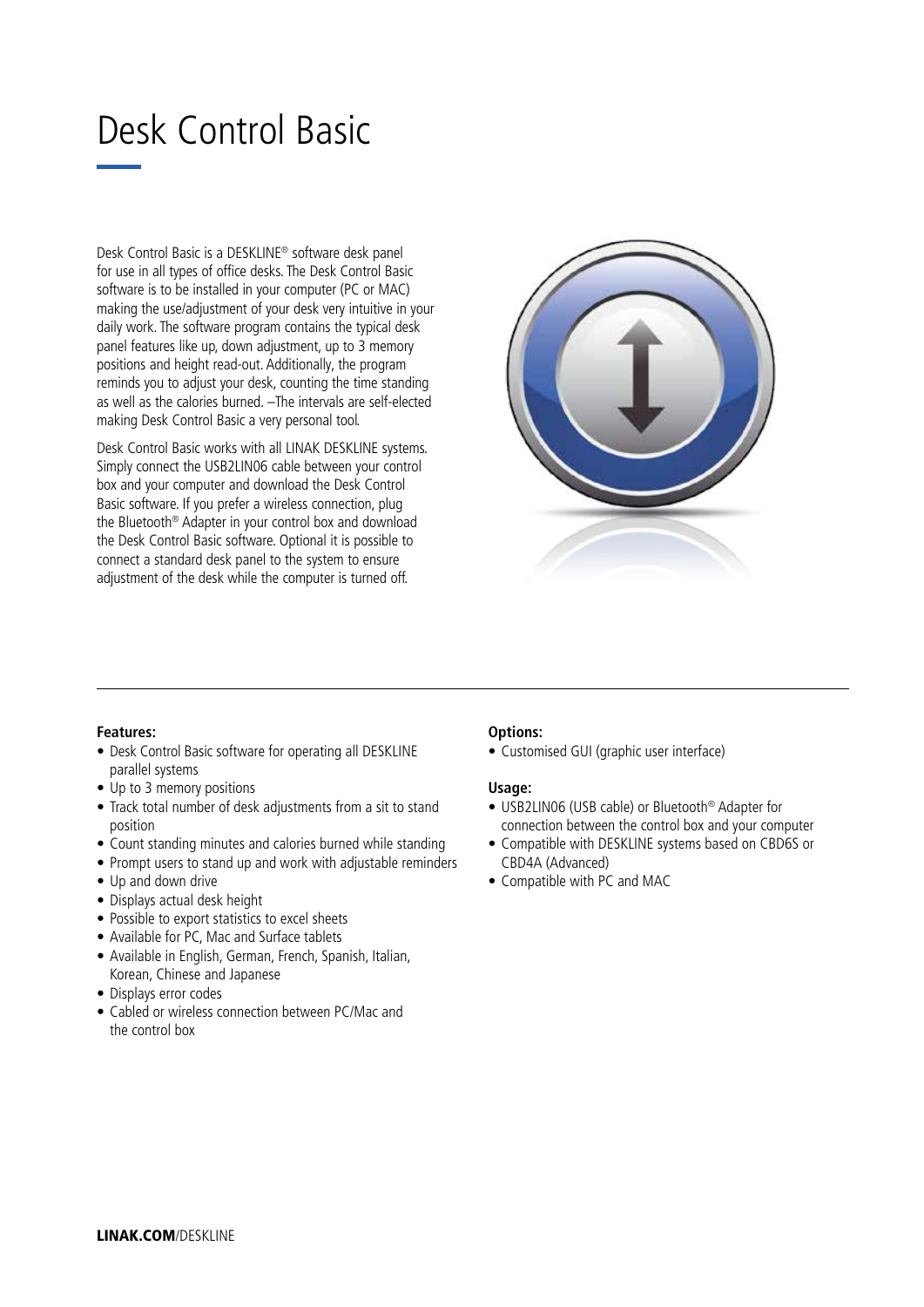#### **System requirements with USB2LIN06 cable:**

Communication between PC/Mac and the CBD control box requires a USB2LIN06 cable from LINAK.

Desk Control Basic is backwards compatible with CBD4A systems (sw 0077432 version 1.22 or later) and all CBD6S systems

#### **OS requirements:**

- Windows 7 (with .NET version 4.5\*)
- Windows 8 or higher Operating System
- Mac OS (minimum OS 10.7)

(\* if .NET is not installed already on your computer, you will be asked to install the program during installation of Desk Control Basic. NET Framework is a Microsoft program and free of charge)

#### **System requirements with Bluetooth® Adapter:**

Communication between PC/Mac and the control box can also be done via the Bluetooth® Adapter from LINAK.

#### **OS requirements:**

- Windows 8.1 or higher Operating System
- Mac OS (minimum OS 10.7)

#### **The program:**

Desk Control Basic is generally 3 screenshots:

- 1. The **standard view** with the current status on today's goals, memory buttons and readout height
- 2. The **"settings"** view where you set your data and decide how you would like to be reminded and if you want the data to be in time/minutes or burned calories
- 3. The **"history"** view where you find your statistics (day, week, month, year) and have the possibility to export data to excel format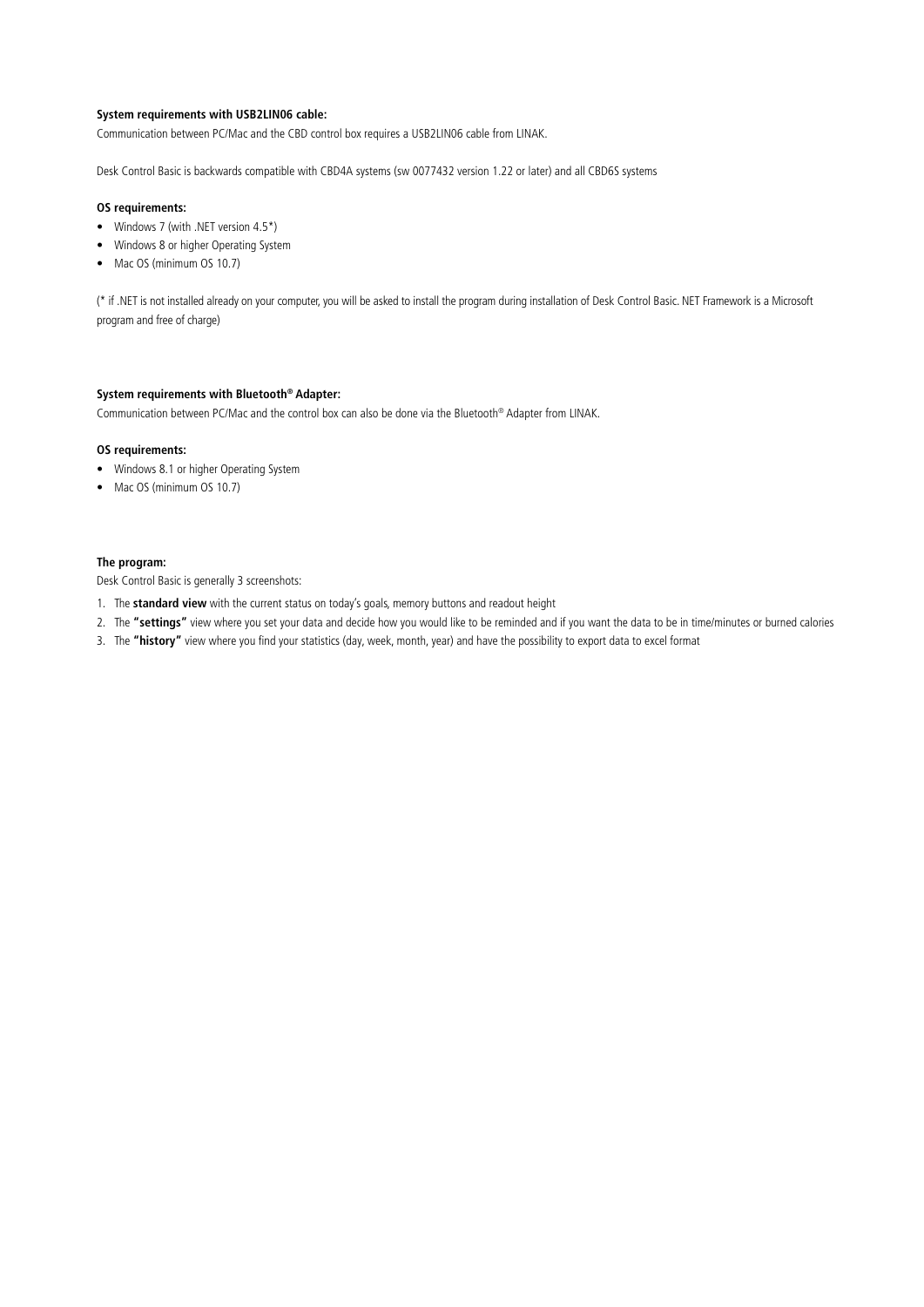#### **Below find screenshots of the program.**

#### **The standard view, calorie view:**



# **The standard view, time mode view:**

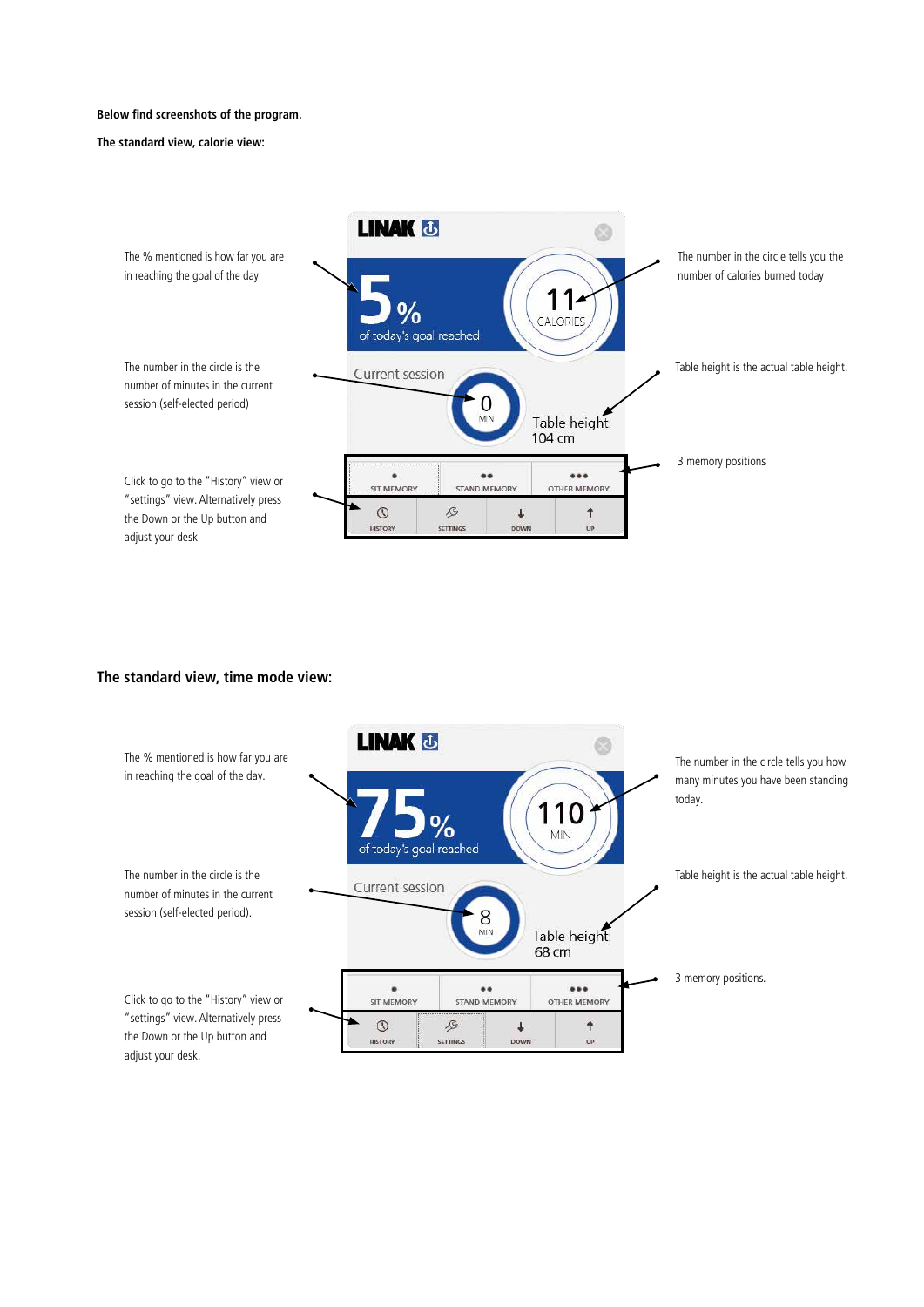#### **Settings view:**

B **SETTINGS** 

Under settings you choose if you want to have your setup in the standard view showing calories or time.

## **Calories chosen**



#### **Time chosen**

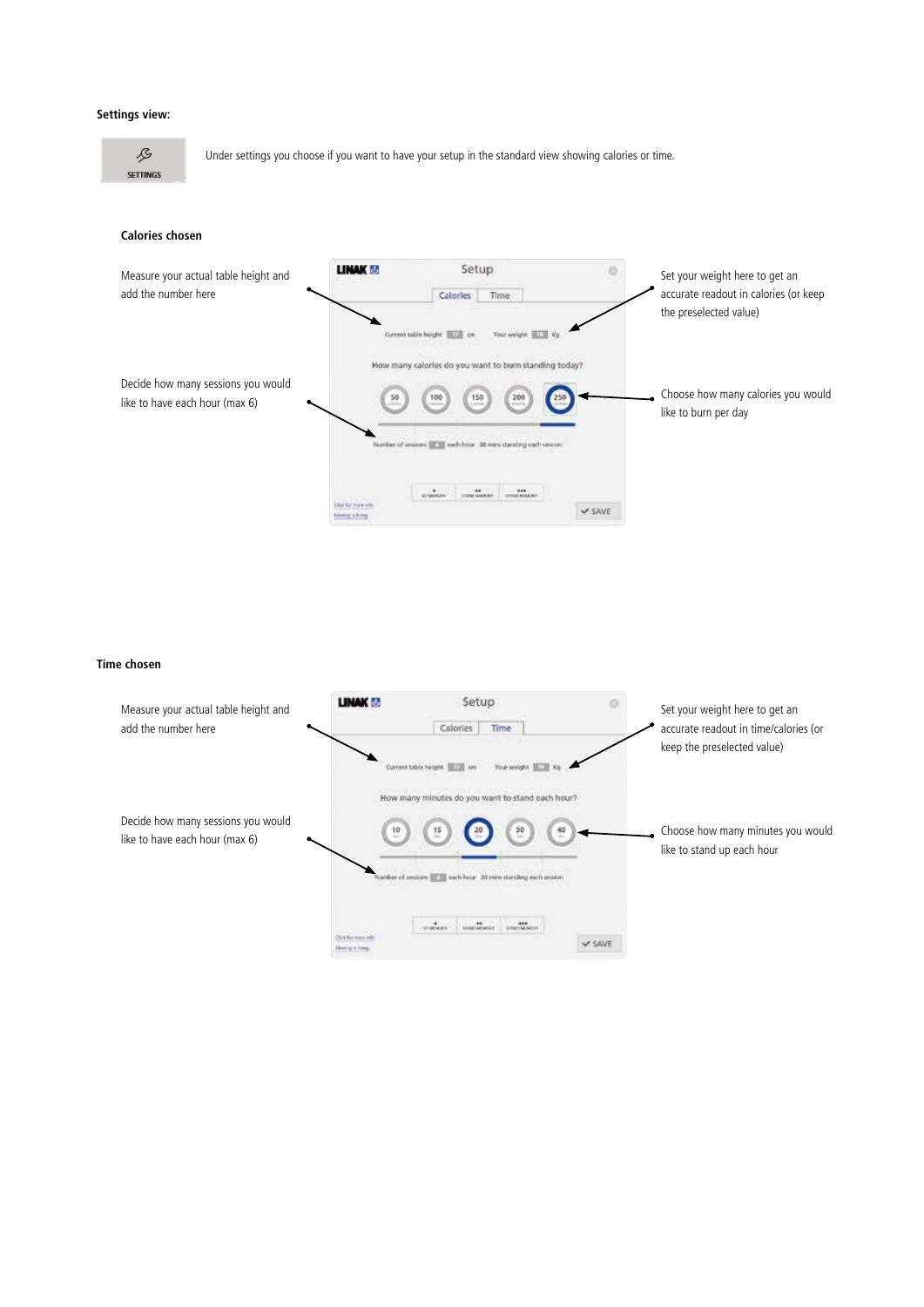# **Common functions for both Calories and time in the Settings view:**

- How to store memory positions
- Link to "more info"
- Link to Moving is living (website)

| By clicking:                                                                                                                                 | <b>THANK AN</b>                                                                                                                                                                         | Setup.           |                                                                             | <b>Optional: Set you memory</b>                                                                                                                                |
|----------------------------------------------------------------------------------------------------------------------------------------------|-----------------------------------------------------------------------------------------------------------------------------------------------------------------------------------------|------------------|-----------------------------------------------------------------------------|----------------------------------------------------------------------------------------------------------------------------------------------------------------|
| "Click for more info" you open a new                                                                                                         |                                                                                                                                                                                         | Time<br>Calories |                                                                             | positions.                                                                                                                                                     |
| window and go to the Desk Control<br>Basic product page on the LINAK<br>website where you find more information<br>about the (Link)          | Current table height IETEL cm<br>Your weight <b>HAW</b> Kg<br>many calories do you want to burn standing today<br>100<br>150<br>Ø<br>50<br>200<br>mind.<br><b>NEWS</b><br><b>Jackin</b> |                  |                                                                             | Press the relevant button and it opens<br>up. By pressing up or down the desk<br>drives to the selected position and by<br>pressing ok the position is chosen. |
| "Moving is living" you go to the<br>"Moving Desks" website where you<br>Number of sessions [[[[]]] each hour 5,5 mins standing each session. |                                                                                                                                                                                         |                  | The positions are stored when pressing<br>the "Save" button and leaving the |                                                                                                                                                                |
| find more information about height<br>adjustable desks and why you should use<br>your desk. (Link)                                           | <b>SCA Ted clearly bet</b>                                                                                                                                                              |                  |                                                                             | setting view                                                                                                                                                   |

## **History view**

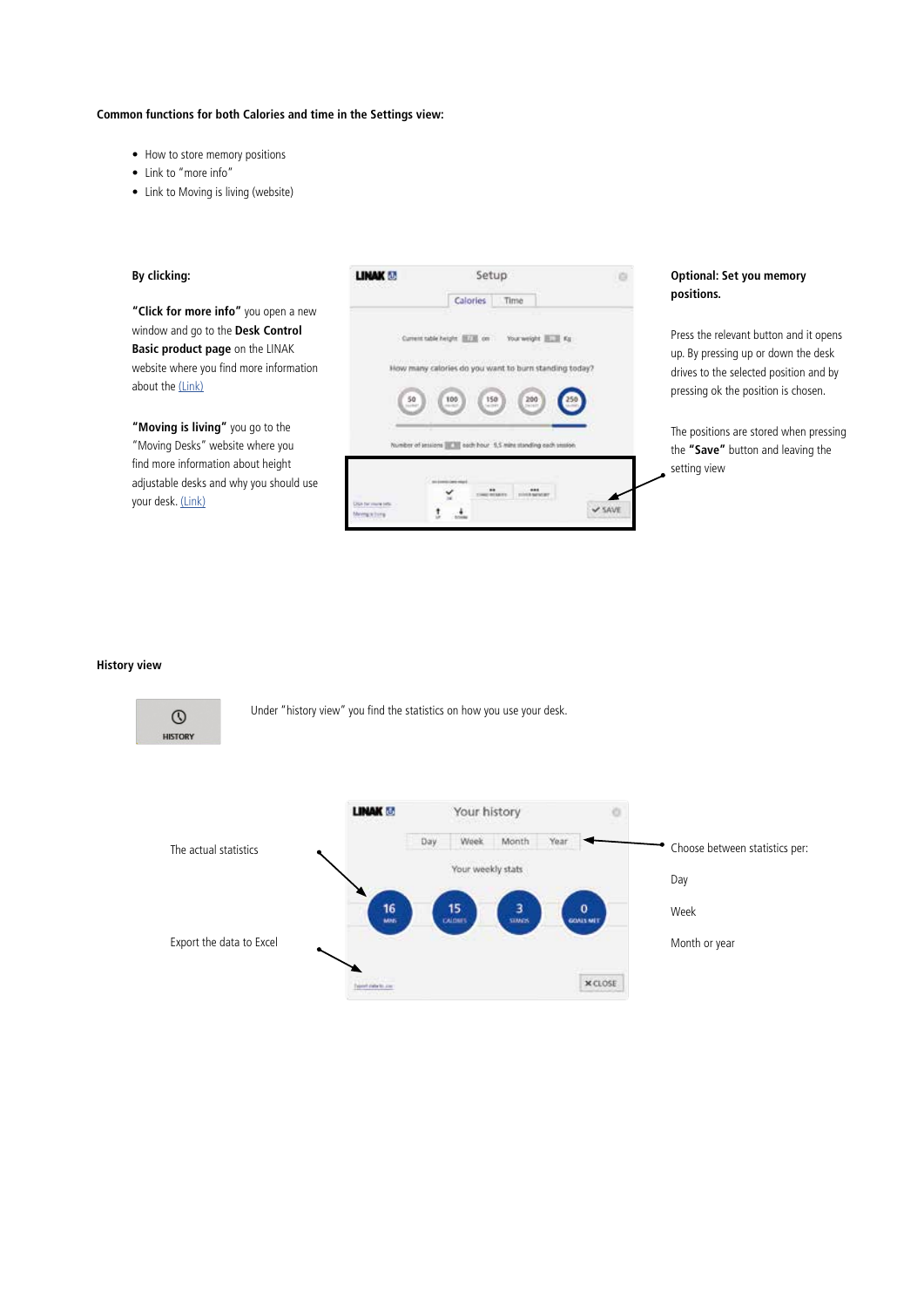# **Connection**

To get the Desk Control Basic software to work you need the USB cable or the Bluetooth® Adapter that connects the DESKLINE control box to the desk.

## **USB2LIN06 USB cable**

The USB cable ensures the communication between the control box and your computer